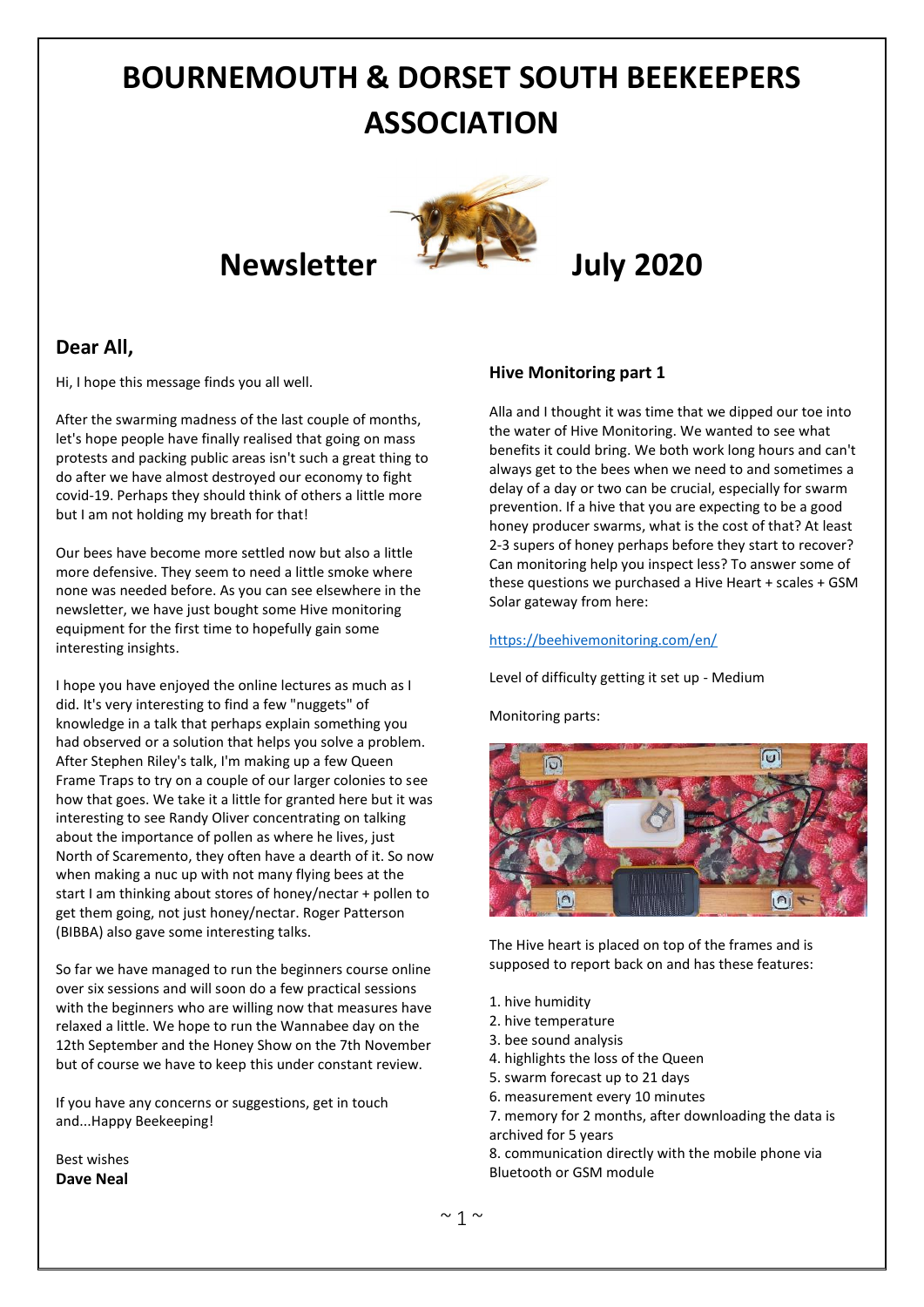9. free mobile app for both iPhone, Android and desktop web app

10. thickness only 8mm, placed on the frames of the brood with the number facing upwards

11. reach in open air 100m, after insertion into the hive 5m to 50m

12. data can be exported to Excel

- 13. battery duration for one year
- 14. no additional fees

*The Hive Scales features are:*

1. hive weight up to 200kg

2. daily, weekly, monthly nectar increment / decrement, numerically and graphically

- 3. outdoor temperature
- 4. outdoor humidity
- 5. estimated number of flying bees

6. memory for 2 months of data, after downloading the data is archived for 5 years

- 7. communication directly with the mobile phone via Bluetooth or GSM module
- 8. measurement every 10 minutes
- 9. warning of unusual weight change theft
- 10. free mobile app for both iPhone and Android and desktop web app
- 11. no additional fees
- 12. data can be exported to Excel
- 13. reach in open area is 100m, after placing under the hive 5 to 50m
- 14. battery life is five years on a single charge
- 15. weighing accuracy: +/- 0.5kg

The Hive Scales have a centre control box which I decided I would like to support. Also when it is fitted on my home made hive stands it raises the Open Mesh Floor causing a gap at the front. So after a little woodworking I solved these problems with an extra piece of wood in the centre and a small piece of wood at the front on the landing board.

Modified stand:



### Open Mesh Floor and brood box on modified stand:



I should have ordered a data sim with the GSM Solar Gateway. I didn't as I thought it best to get one in the UK but now regretted it a little as their price is pretty good as I discovered after. It is not easy to find a provider, order a SIM, register and activate it plus set it up in the Gateway. A little fiddly, needing a bit of knowledge! The phone apps all worked well on my android phone. The Red diagnostic app is especially good for showing life of a component and details about it.

Gateway internals:



The picture shows the Gateway opened up (6 small screws). The SIM holder is at the bottom left and I am giving it a charge with a phone charger before re-assembly. I changed the Hive Heart battery for a duracell and charged up the scales too.

We have installed the equipment on a hive that for most of the season has been hopelessly Queenless after a good start. They now have a nice Queen and we will see what happens. Until the next newsletter, bye for now...

#### **Dave & Alla Neal**

Chairman@bads-bka.org +44 7966 891997

# **Top Bar Bee Keeping**

In 2008 I bought my first hive and bees from a commercial keeper who was retiring; he used National hives therefore I used National hives. If he had used Langstroth hives I would have ended up using those... no thought on my part went into the decision. However, I am a naturally curious person

-----------------------------------------------------------------------------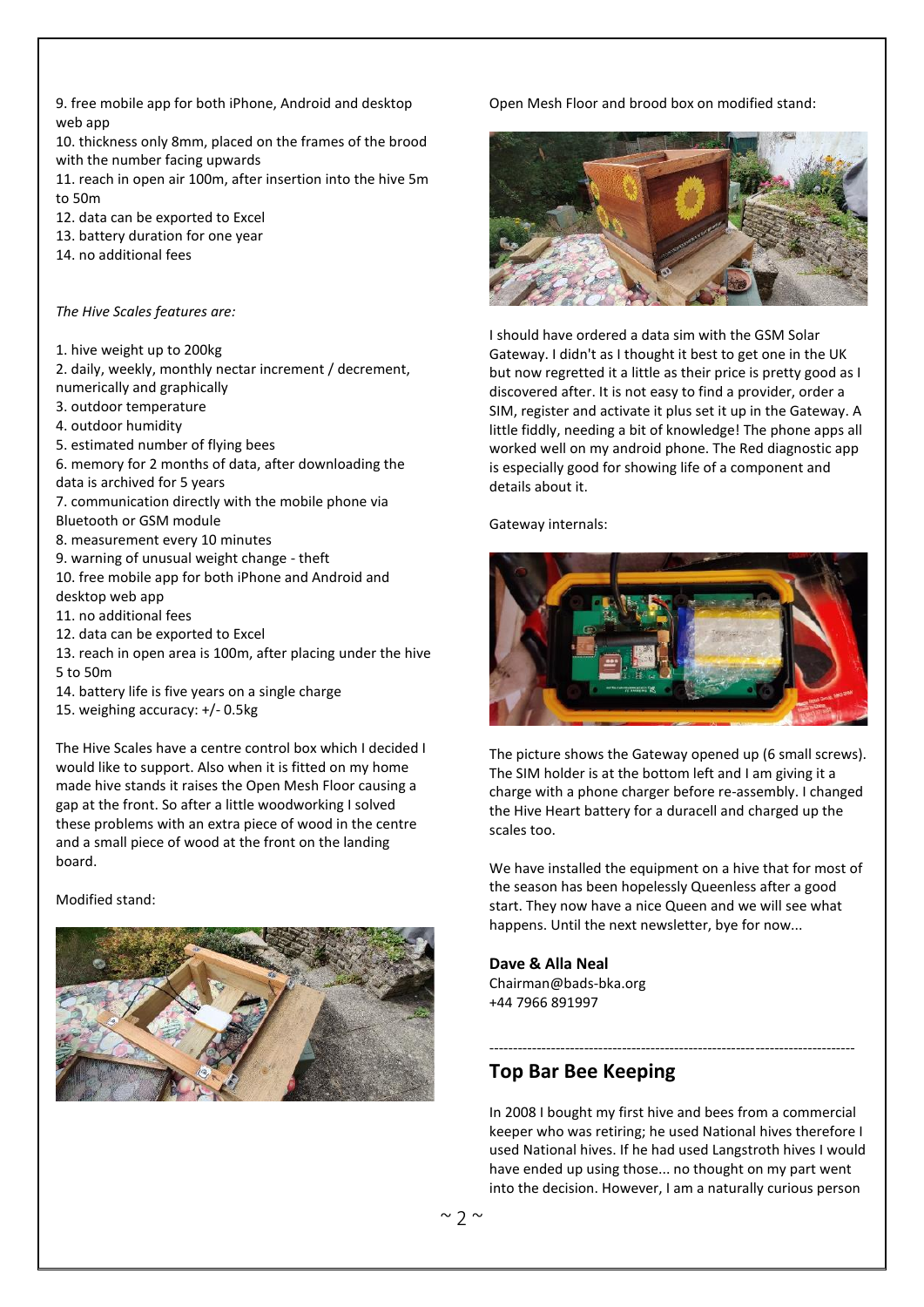who likes to find other and alternative ways of doing things and beekeeping has been no exception.

I eventually came across top bar beekeeping and read about Warre hives and skep hives (the You Tube series of videos about heathland skep beekeeping in Germany\* in the late 70's is well worth watching). I also read about Kenyan & Tanzanian top bar hives and I eventually came across Phil Chandler's website\*\*, videos and book about making and using horizontal top bar hives (HTBH). I don't propose to discuss Phil Chandler except to say that his plans are very good and I followed them building my first HTBH about two years after taking up beekeeping.

After, putting a swarm into this hive I quickly found out that beekeeping in a HTBH is not hands-off, especially while the bees are creating the first two or three combs. I left them for a week and came back to chaos within. I spent time rearranging the hive that the bees wanted, into something resembling what I wanted; straight comb on a single top bar. When you have two straight bars the rest is easy, but time consuming, using the two straight bars to sandwich an empty bar and repeating the process until you have straight comb throughout. Once established, the bees in this hive thrived.

These hives are incredibly cheap to make and you can use hand tools if you wish, although having access to power tools makes it easier. I have a source of free wood yielding walls & top bars that are 25mm thick providing good insulation. There is plenty of information on the internet about building HTBH that there is no need to discuss it here.

As I live in a small three- bedroom end of terrace house with little room for storage, keeping the equipment for four National hives was proving tricky and processing honey from those hives was a trial. I decided to move over to HTBH in 2013. Transferring over involved a shook swarm into the three hives I built over the winter. The first few weeks was very busy establishing straight comb but eventually the bees started thriving. I have modified Phil Chandler's plans to include a solid floor and opening at one end only.

I used to inspect weekly throughout the season for several years, but eventually realised that it was more for my enjoyment than anything I was doing for the bees. Nowadays, hive opening is limited to about twice a season plus an occasional visit from the seasonal bee inspector. Whenever I go to my allotment, I'll spend time at the hive entrance looking & listening to the bees and learning as much as I can without opening the hive.

The bees have been in the hives now for six years, in that time I've not had a single colony loss.





I use high-density insulation sheets on the top of the bars underneath the roofs to provide an added layer of heat retention. I don't control or manage swarming; I don't treat for varroa and I do not feed, leaving enough honey to last through the winter. I harvest up to three bars of honey from each hive at the end of the season, this is enough from my family & me plus a few friends.

As part of an NBU Sentinel Project, the Seasonal Bee Inspector inspects the hives several times in the season. Generally, I am not present due to work but the feedback from the SBI has always been positive with comments about how docile & healthy the bees are.

- \* Heatherland Skep Beekeeping: <https://www.youtube.com/watch?v=k2IjNBbLESY>
- \*\* The Barefoot Beekeeper:<https://www.biobees.com/>

#### **Vanishing of the Bees** available on Ellen Page, Prime Video and Netflix

Vanishing of the Bees is a 2009 documentary film by Hive Mentality Films & Hipfuel Films, directed by George Langworthy and Maryam Henein and released in the United Kingdom in October 2009. [Wikipedia](https://en.wikipedia.org/wiki/Vanishing_of_the_Bees)

#### **Simon Quinton**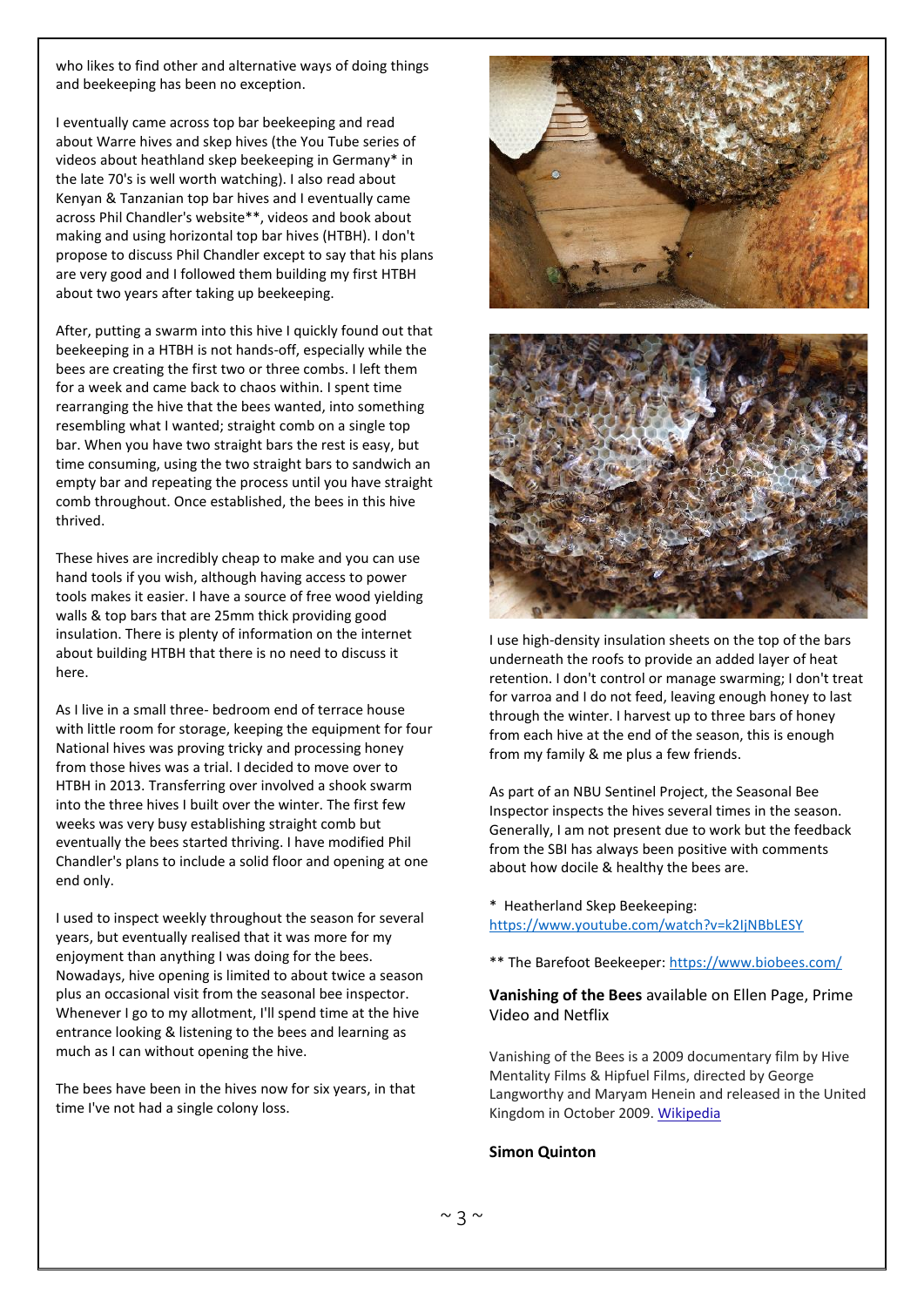# **English Oak Vineyard**

The visit to English Oak Vineyard at Lytchett Maltravers organised by our Chairman, is sadly postponed till further notice because of the Covid crisis but here is a photograph from 2015 when I went with other members of the local branch of the International Wine Society for a wine tasting and education tour of the vines.

We had a very informative time touring the vineyard and then an excellent tasting session. Hopefully we can organise this in the future.

Here are David's comments....

English Oak Vineyard is run by an ex-member of our's, Sarah Pharoah. She and her Husband Andrew bought the 23 acre site and planted the 23,000 vines in 2007.

Their sparkling wines are now sold in more than 40 hotels, restaurants and wine merchants from Dorchester, Poole and Swanage to Bournemouth, Christchurch and New Forest, including top hotels such as the Chewton Glen, the Haven, the Greenhouse and Lime Wood in the New Forest.

![](_page_3_Picture_6.jpeg)

**Adrian Rozkovec and Dave Neal**

# **Trunk Call**

It was a sunny Tuesday in the middle of April. The smoker had been lit and filled with moist half-rotted wood. We took a deep breath and, adhering to social-distancing, turned again to the stump.

-------------------------------------------------------------------------------

The story had begun in November nearly six months earlier when David Lloyd took a call from Andy, the man from whom he bought logs. Andy was felling a row of poplars and had come across a colony of honey-bees. The property owner was not prepared to allow the tree to remain to the spring. It had to go immediately.

David attended and explained that it would be impossible to re-house bees in mid-winter. Andy, by this time, really wanted to save the colony. So first he carefully cut the tree down to the top of the brood-nest. Next he felled the stump and, having gently lowered it onto the ground, cut off rounds until he reached the bottom of the nest.

He and his crew lifted the three foot piece of trunk onto his truck with Andy saying that he would set it up in his front garden. Chances of it surviving, thought David, not high!

But in March Andy reported that the colony was flying. David recruited me and, as the weather improved, we arranged to meet with Andy in attendance with his trusty chainsaw. To the amusement of his family he donned a bee-suit and started salami-slicing the trunk under our direction.

It was at this point that Andy somewhat dismayed us by saying that about two weeks previously the number of bees flying had abruptly declined. Had the colony swarmed? We feared finding queen-cells or perhaps disturbing a newly hatched queen. By then too much damage to the tree had been done and we had no choice but to carry on.

The hollow in the trunk was from top to bottom. When the hole in the top was large enough David and I took turns to cut out long lengths of comb and brush the bees into a hive. To our delight we saw some eggs. We had a laying queen after all!

![](_page_3_Picture_16.jpeg)

When we had extracted all of the comb no queen had been seen. Moreover there was a mass of bees remaining in the cavity and they obviously had no intention of leaving!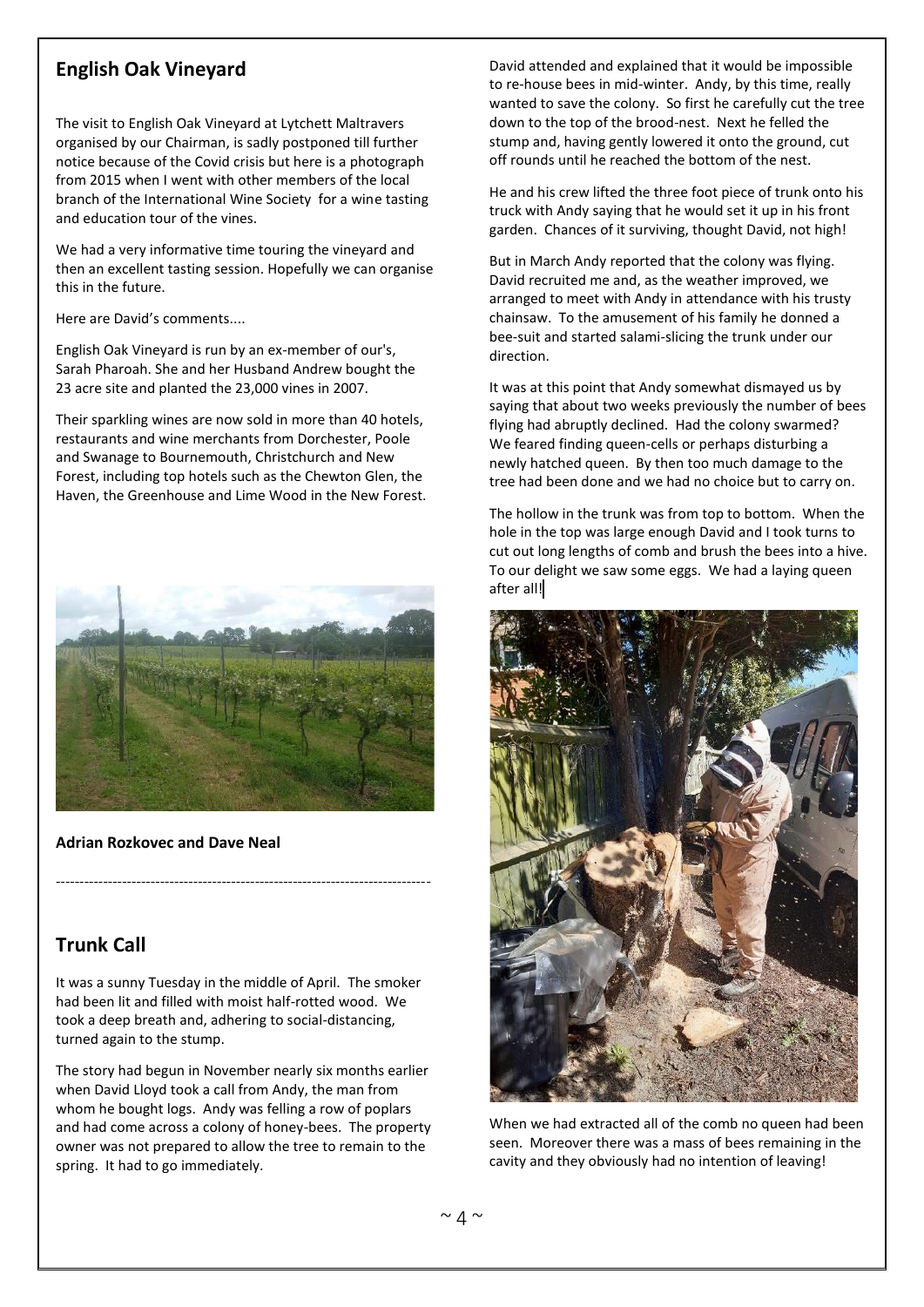It was at this point that the smoker was brought into action. A cardboard box was placed over the top of the trunk and we took it in turns to pump smoke into the bottom of the

![](_page_4_Picture_1.jpeg)

cavity. It took a long time (I think we had to refill the smoker three times) but eventually there was a noticeable stream of bees heading into the sanctuary of the box.

When we saw bees fanning on the edge of the box and the cavity seemed to be empty, we carefully put the box on the ground and moved the stump away. The flying bees began to circle and then enter the box. We began to feel confident that we had a queen!

We moved the hive that we had set up to where the stump had rested and decanted the bees into it. Bearing in mind the size of the colony we judged six frames of foundation was sufficient with a half kilo of syrup to get them started.

The temper of the bees was quite outstanding. None of us received a single sting throughout the afternoon even though our provocation could not have been worse. They had been covered with sawdust, had their comb cut out in bits and had been smoked out of their cavity.

The colony has since thrived. It has been through a complete brood cycle and is about to be moved to its new home.

Thank goodness that the bees did not realize last November that, with the advent of mobile phones, there is no longer any such thing as a trunk call!

# **My Beekeeping Experience with the National Trust**

Ten years ago, when I was looking for an out apiary for my hives, I was offered a site in a woodland copse on a National Trust tenanted farm. Over the years I have realized just how lucky I am. The National Trust encourages their tenant farmers to give sites to beekeepers and to manage their farms in a bee-friendly way. This is done by providing flower rich strips, meadows and hedgerows, and the careful use of pesticides. My bees have benefited from this approach being surrounded by a wide variety of trees, hedgerows, and flowers. If my farmer must do any spraying of crops, he will always give me time to close up the hives the evening before spraying is going to take place. The bees also appreciate an early crop of oilseed rape right next door to the hives. This is at the beginning of April when the colonies are increasing. I can carry out frame replacements then knowing the bees will have lots of stores to draw out new frames. I am also lucky enough to get an early crop of honey which has a lovely creamy texture. In the summer, the bees benefit from the blackberries, clover and wildflowers which can thrive on the farm. Of course, in return for this great location my bees earn their keep by pollinating the farmers crops and I pay a pepper corn yearly rent of a jar of honey for every hive.

![](_page_4_Picture_10.jpeg)

My hives in the woods:

As well as managing 250,000 hectares of countryside, it is the second largest landowner in the country, it also promotes beekeeping on its many properties. Many of the large estates now have beehives located in kitchen gardens or around their estates managed by the wardens and volunteers. Kingston Lacy outside Wimborne has hives situated in the kitchen garden. These bees collect supplies from the gardens and allotments there and in the future will help pollinate the orchard which is being reinstated.

The trust garden wardens are very aware of the need to design and plant gardens which will benefit bees and other pollinating insects. Head of Food and farming for the Trust, Rob Macklin says "The decline of bees and other pollinating

#### **David Aldersey**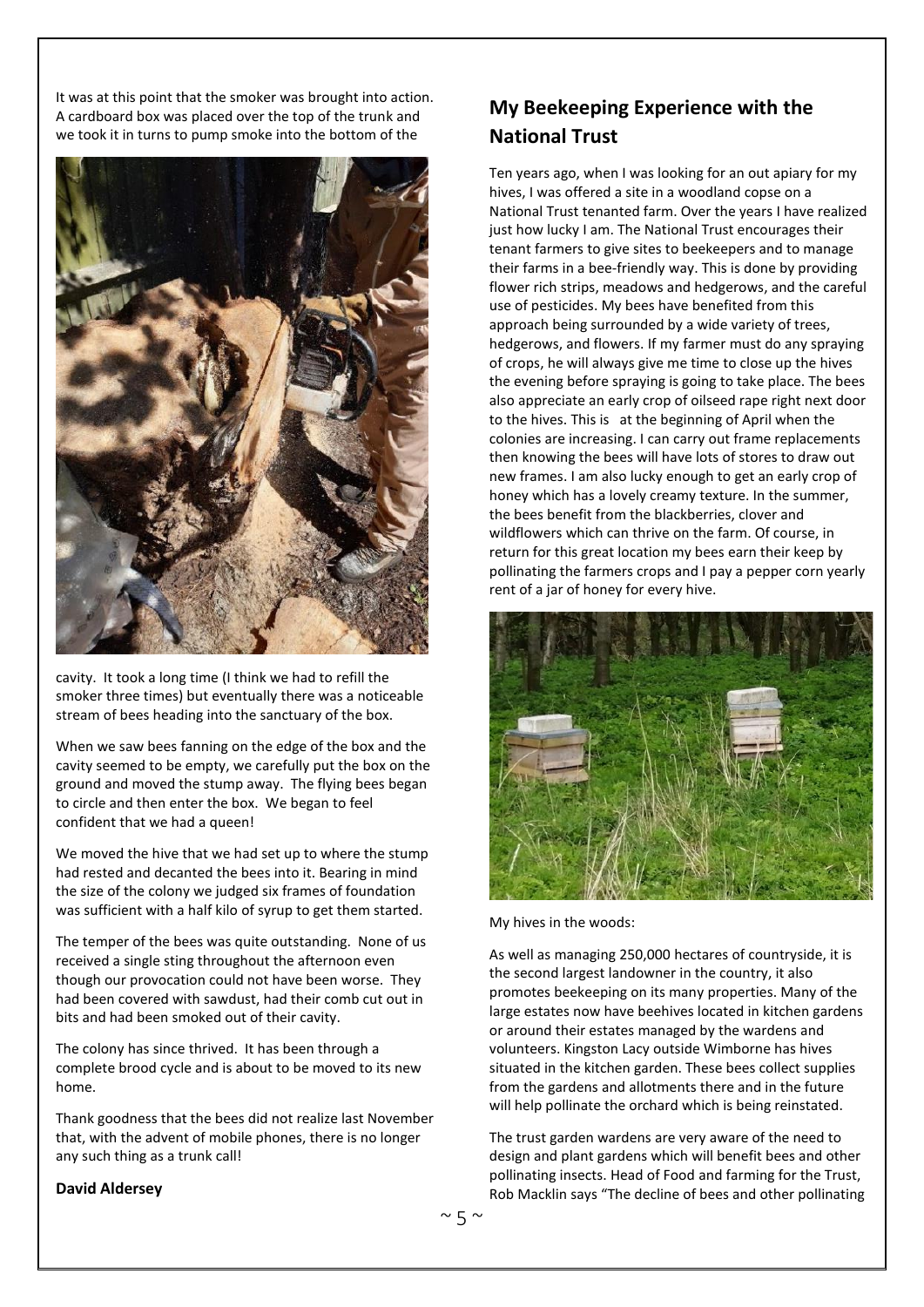insects has been linked to the loss of flower rich habitats and to the use of pesticides. It is vital for wildlife to make space for these beneficial insects." Planting in the gardens includes a wide range of bee friendly plants that bloom throughout the year. The gardeners are leaving wild spaces for pollinators, mowing margins, and cutting hedges later to allow plants to flower longer.

A growing number of the trust gardeners have stopped using chemical pesticides in favour of bee friendly biological controls, for example garlic sprays and slug traps and many are being trained in greener gardening technics.

One of the aims of the Trust is to raise awareness, in their visitors and members, as to the importance of bees. They are doing this in various ways. Many of the trust's properties have beehives for visitors to observe some with video links. At Kingston lacy the screen for the live webcam is in one of the buildings in the kitchen garden. They also provide information on bees and ways people can garden with bees in mind. Some properties have run beekeeping courses and at Hidcote Manor inspections are carried out on Wednesdays which visitors can watch …from a safe distance.

Other ways the Trust draws attention to bees is by labelling plants it sells as "attracting Bees" and by selling the honey produced by bees on the the estates .

Several of the Trust's properties have buildings which housed bees, in the past. An example of this is Attingham park in Shropshire which has a 200-year-old grade 2 listed Regency bee house that is now home to a bee information centre…..

![](_page_5_Picture_5.jpeg)

Another is Trengwainton Gardens in Cornwall which has restored to working order a Victorian bee house with a wooden façade to the south with landing stages and entrances. It now houses 2 hives. Preserving these buildings helps show how bee keeping has always been part of life down the centuries being a valuable source of food.

Trengwainton garden bee house:

![](_page_5_Picture_8.jpeg)

In so many ways the National Trust is showing how important bees are to all of us. I am very pleased to play a small part in the way the Trust is ensuring the continuation and welfare of our bees and to know the Trust is working so hard in this way is very reassuring.

#### **Lesley Morton**

## **Poisoned Bees?**

Two years ago I gave a swarm to a new, young beekeeper who lived near Hurn.

-----------------------------------------------------------------------------

She was enthusiastic, keen to learn, highly motivated and interested in all things natural.

The bees were kept in a Top Bar Hive on land near the roundabout at Hurn where, having come past the airport the road splits to Christchurch or the Avon Causeway. She, Chloe, had built the hive from a kit and all was going well. Circumstances meant that she had to move the hives from Hurn to her parents' house off Hurn Lane where problems began.

I received a call to say that the bees seemed very distressed. Although inexperienced, Chloe seemed to have an enviable affinity with her bees. She rang me and asked me to go to see the colony. The bees were arriving home but were quite disorientated. They were landing but were not going into the hive, they were staying on the landing board, wandering in circles and in some cases just keeling over and buzzing on their backs. Chloe was concerned that they were being poisoned, or at least picking up an insecticide that was killing them.

I took a sample of bees and put them in the freezer ready to send off. The time delay between my collecting the sample and posting them to the NBU was entirely my fault as they had slipped my mind until my wife asked what this was in the freezer. I promptly posted them to Sand Hutton.

Four days later I had a call from Kevin Pope, our seasonal bee inspector, who wanted to visit and see the bees.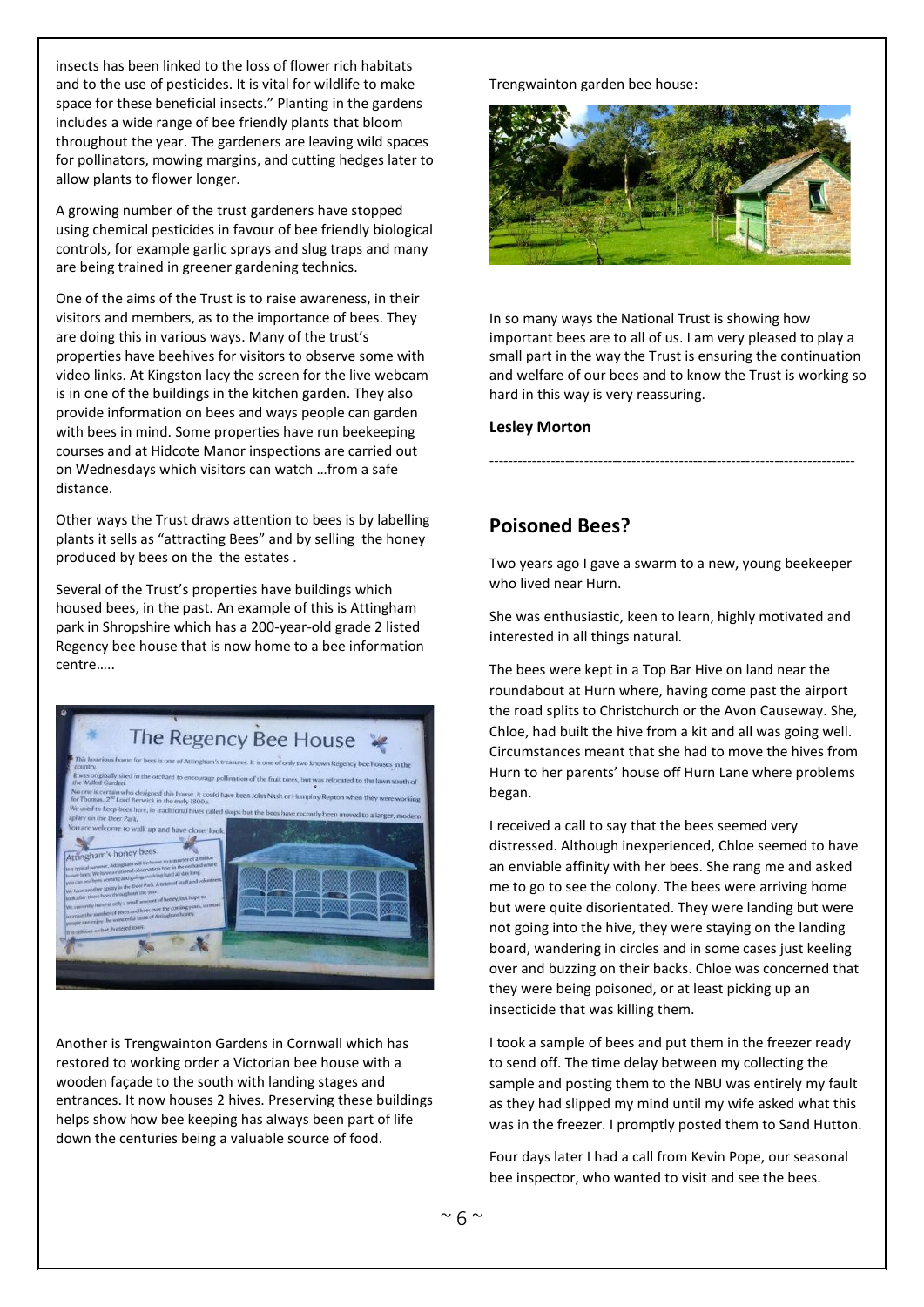Apparently a report of possibly poisoned bees is something that the NBU follows up very promptly. In the interim, because of her concern Chloe, had moved her TBH some three miles away on to land owned by a friendly farmer, and the bees were now doing fine. We now had something of a dilemma. If Kevin visited and took a sample of 400 bees which is the requirement, 200 for the NBU and 200 to be kept by the beekeeper, they would show no signs of poisoning as they had been moved and were doing well, but the source of the poisoning, if it were indeed poisoning, would remain uninvestigated. Several phone calls ensued and the outcome was that the 'poisoning' report remained on the record but was unsubstantiated and the incident was closed.

Several points arise from this…..

- If you take samples of bees for the NBU, do not put them in the freezer and forget about them. You need 400 bees; 200 to post and 200 to keep as a back-up. Post them promptly after collection. Mea Culpa.
- Be advised that any report of 'poisoning' is acted upon very quickly by the NBU and you must have all your evidence and samples ready and available.
- You should not move your bees if you have reported a possible poisoning incident. The NBU must investigate the report. If you lose the bees, that is unfortunate, but they must remain where they are.
- Genuine poisoning of bees is quite rare. Most reports turn out to be not agriculturally based but horticultural, and most investigations are cases of chronic bee paralysis. One interesting item told to me by Kevin is that a report of bees being poisoned was followed up to find that indeed the bees had been poisoned. But the beekeeper, wearing gloves, had fitted his two dogs with flea collars then, wearing the same gloves had attended to his bees. The bees died. Apparently the chemicals in pets' flea collars are incredibly toxic to honeybees. If simple hygiene procedures had been followed the bees would not have been lost. A lesson to be noted.

So, if you think that there is a possibility that your bees have succumbed to poisoning, keep two samples of two hundred bees per sample in the freezer and contact either Kevin Pope or the NBU at Sand Hutton in Yorkshire without delay. The response will be fast and reflects well on the concern and efficiency of the NBU and APHA.

#### **Peter Darley**

## **Bees fanning**

![](_page_6_Picture_9.jpeg)

**Adrian Rozkovec**

# **Honey Show 2020**

We are still hopeful that this year's honey show on 7th November is going to take place. We will keep a close eye on the guidance as it comes out and make a decision closer to the date.

------------------------------------------------------------------------------

We are still hopeful that this year's honey show on 7th November is going to take place. We will keep a close eye on the guidance as it comes out and make a decision closer to the date.

Volunteers Needed. As always it's a case of all hands on deck and the more people getting involved the better it is. If you would be happy to volunteer please do email me at [Fredsedgeley@gmail.com](mailto:Fredsedgeley@gmail.com)

So as the honey is starting to come in do start thinking about what jars to save and wax to clean for your best exhibits.

#### **Fred Sedgeley**

# **Honey Cake – the Best!**

This my favourite honey cake as you can really taste the flavour of the honey. It produces a moist cake that improves after keeping for a few days.

-----------------------------------------------------------------------

*Ingredients:*

225g Self-Raising Flour 1 tsp Bicarbonate of Soda 1 tbsp Ground Ginger (optional) 115g Unsalted Butter, Chilled and Diced 230g Honey 115g Soft Brown Muscovado Sugar